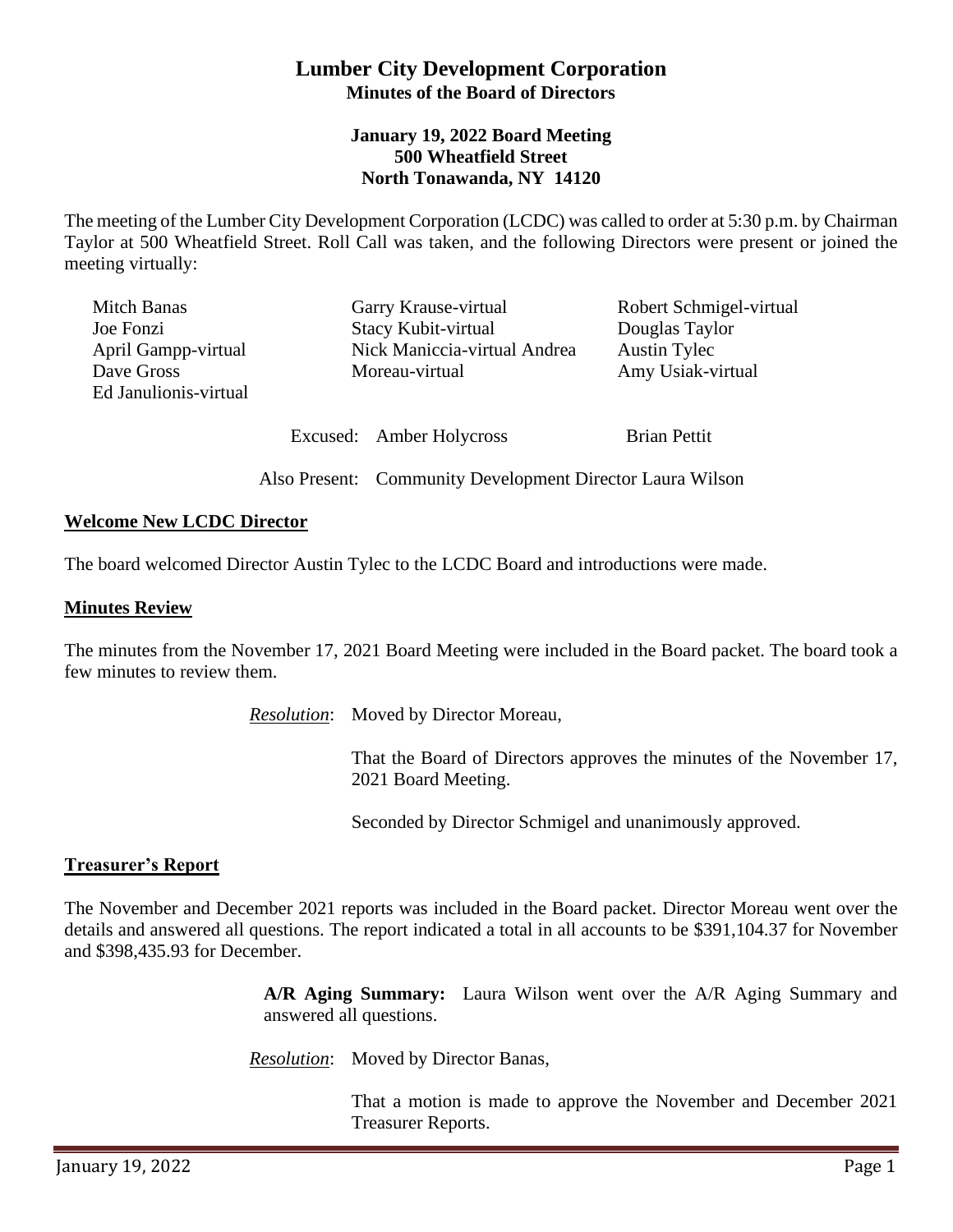#### **Committee Reports**

**Projects Review:** The Projects Review Committee held a meeting on January 11, 2022. Minutes were included in the board packet.

> **LCDC Project Summary Report:** The January 2022 report was included in the board packet. Laura Wilson went over the details of the report and answered all questions.

- **Finance/Loan/Audit:** The Finance/Loan/Audit Committee held a meeting. Director Maniccia went over the detail of the meeting and answered all questions.
	- *Resolution*: Moved by Director Maniccia,

That a motion is made to approve the CDBG-CARES Act funding to Webster's Bistro as detailed in the memo provided in the board packet along with all supporting documents for the program.

Seconded by Director Fonzi and approved by a majority vote. Director Gross abstained from the vote.

*Resolution*: Moved by Director Maniccia,

That a motion is made to approve the CDBG-CARES Act funding to First-N-Ten as detailed in the memo provided in the board packet along with all supporting documents for the program.

Seconded by Director Moreau and unanimously approved.

- **Human Resources:** The Human Resources Committee held a meeting on January 10, 2022. Laura Wilson went over the details of the meeting and answered all questions.
	- *Resolution*: Moved by Director Gross,

That a motion is made to move Alecia Zimmerman from temporary to regular payroll and provide a 6% increase in pay.

Seconded by Director Banas and unanimously approved.

*Resolution*: Moved by Director Gampp,

That a motion is made to approve the new employee handbook as written and dated January 19, 2022.

Seconded by Director Fonzi and unanimously approved.